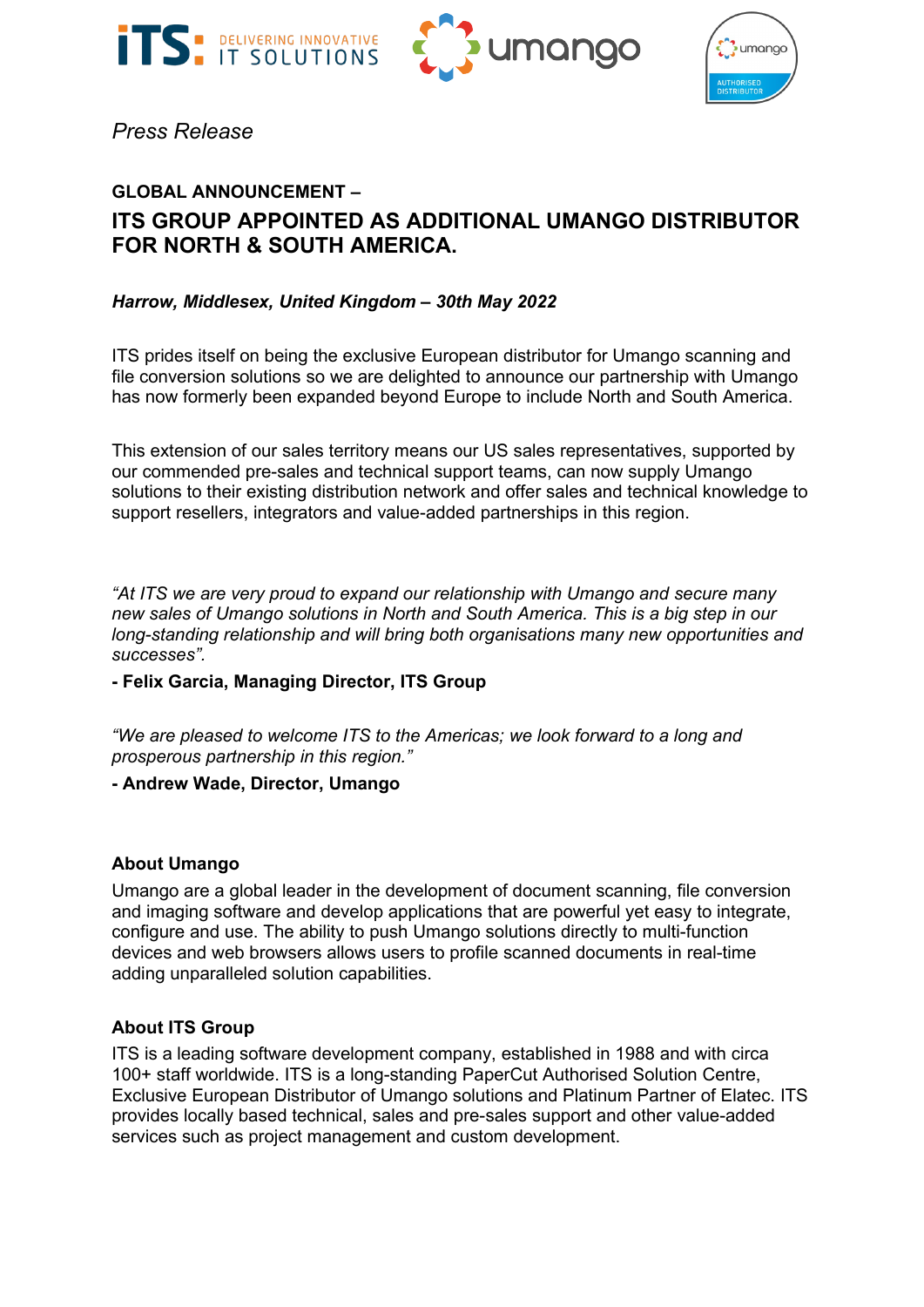





For further information:

## **ITS (HQ)**

2 Hobbs House, Harrovian Business Village, Bessborough Road, Harrow, Middlesex, HA1 3EX, UK.

E : [info@its-group.com](mailto:info@its-group.com) T: +44 (0)20 8869 1950

# **ITS US**

*Registered Address:* 6306 North Cicero Avenue, CHICAGO IL 60646, United States. E: amsales@its-group.com T: +1 877 246 3063

### **Umango**

101 California St Suite 2710, San Francisco, CA 94111, United States.